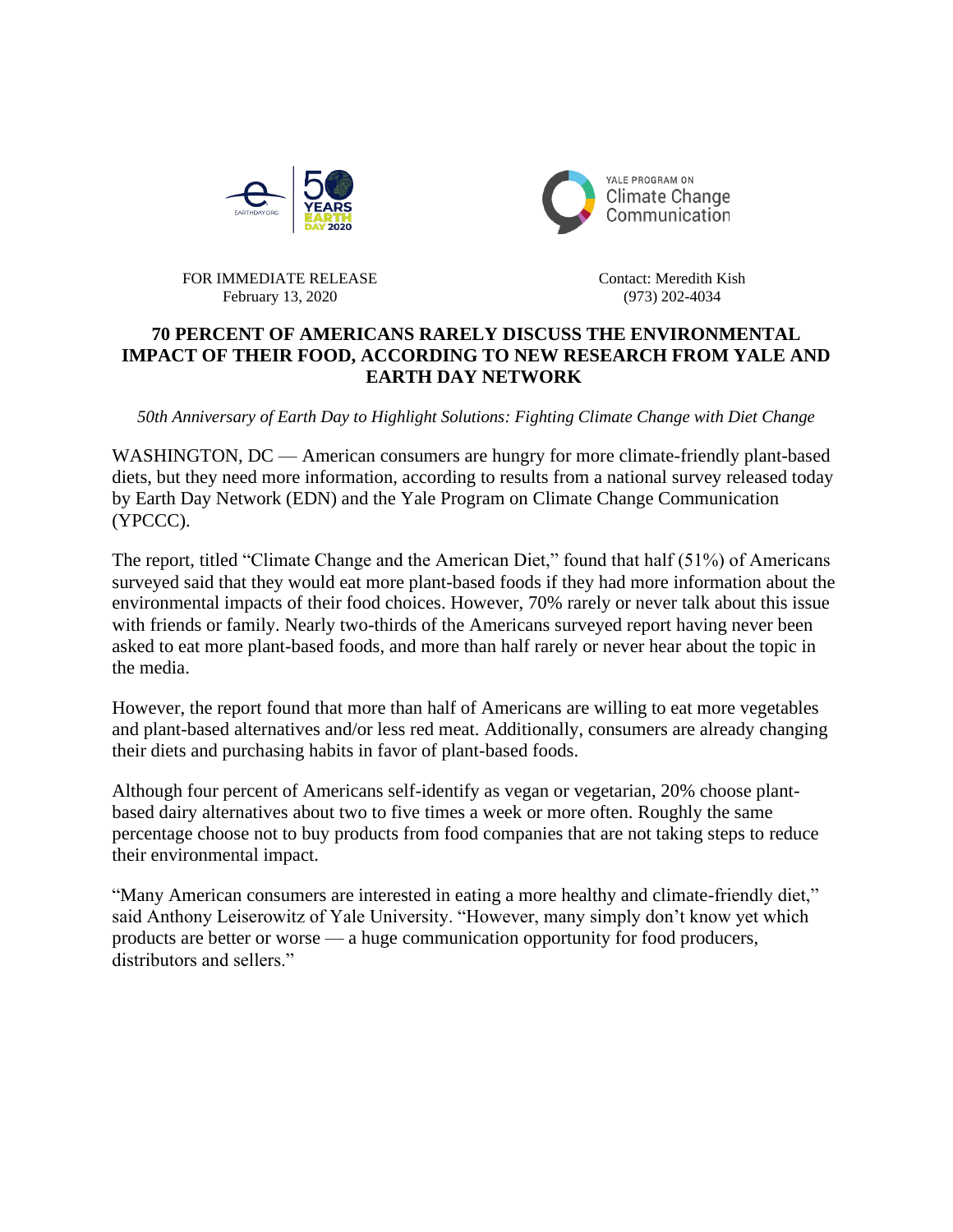## **Most Americans are willing to eat more plant-based foods, more plant-based meat alternatives, and/or less red meat**



**– More than nine in ten Americans are willing to eat more fruit and vegetables –**

## **Additional Barriers to Climate-Healthy Diets: Cost, Taste and Accessibility**

Americans identified other barriers to eating more plant-based foods, including perceived cost, taste and accessibility. About half (49%) of Americans think a meal with a plant-based main course is more expensive than a meal with a meat-based main course.

The research, a nationally representative survey of 1,043 American adults, also showed that Americans would eat more plant-based foods if they cost less than meat options (63%) and if they tasted better (67%). Barriers of cost and access, including distance from grocery stores and access to fresh produce, impact lower-income households in particular.